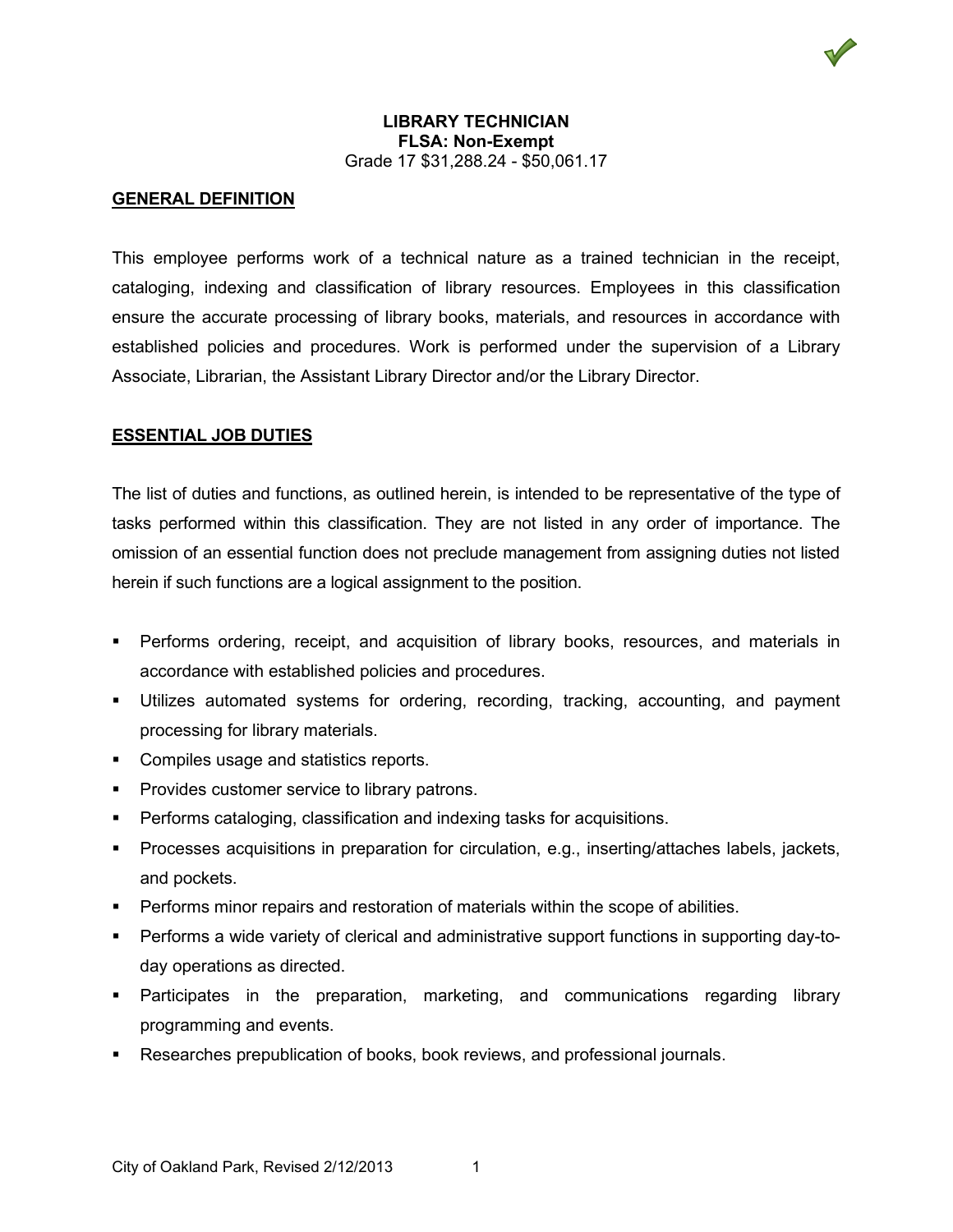## **LIBRARY TECHNICIAN FLSA: Non-Exempt** Grade 17 \$31,288.24 - \$50,061.17

- **May assist a Librarian with various special projects.**
- Requires regular attendance to scheduled work shifts.

#### **KNOWLEDGE, SKILLS & ABILITIES**

- Working knowledge of library classification, cataloging, and indexing processes and procedures.
- Working knowledge of Library Science database search principles and standards.
- Working knowledge of library operations, policies, and procedures.
- Considerable knowledge of standard office technologies, e.g., personal computers, word processors, the Internet.
- Ability to work independently with limited supervision in adherence with the department policies and procedures.
- Ability to supervise the activities of volunteers and interns providing assistance with general library operations.
- Ability to provide entry-level staff with general training, guidance and direction regarding library operations, policies and procedures.
- Ability to establish and maintain effective working relationships with coworkers, management, patrons, and other external entities in a courteous and professional manner.

#### **PHYSICAL REQUIREMENTS**

The City of Oakland Park is an Equal Opportunity Employer. In compliance with the Americans with Disabilities Act (42 U.S. C. 12101 et. seq.), the City of Oakland Park will provide reasonable accommodations to qualified individuals with disabilities and encourages both prospective and current employees to discuss potential accommodations with the employer. The physical demands described here are representative of those that must be met by an employee to successfully perform the essential functions of this job.

- **The ability to stand, sit, walk, talk and hear.**
- Must be able to operate objects, tools or controls and reach with arms and hands.
- Walk up or down stairwells, ladders or steps.